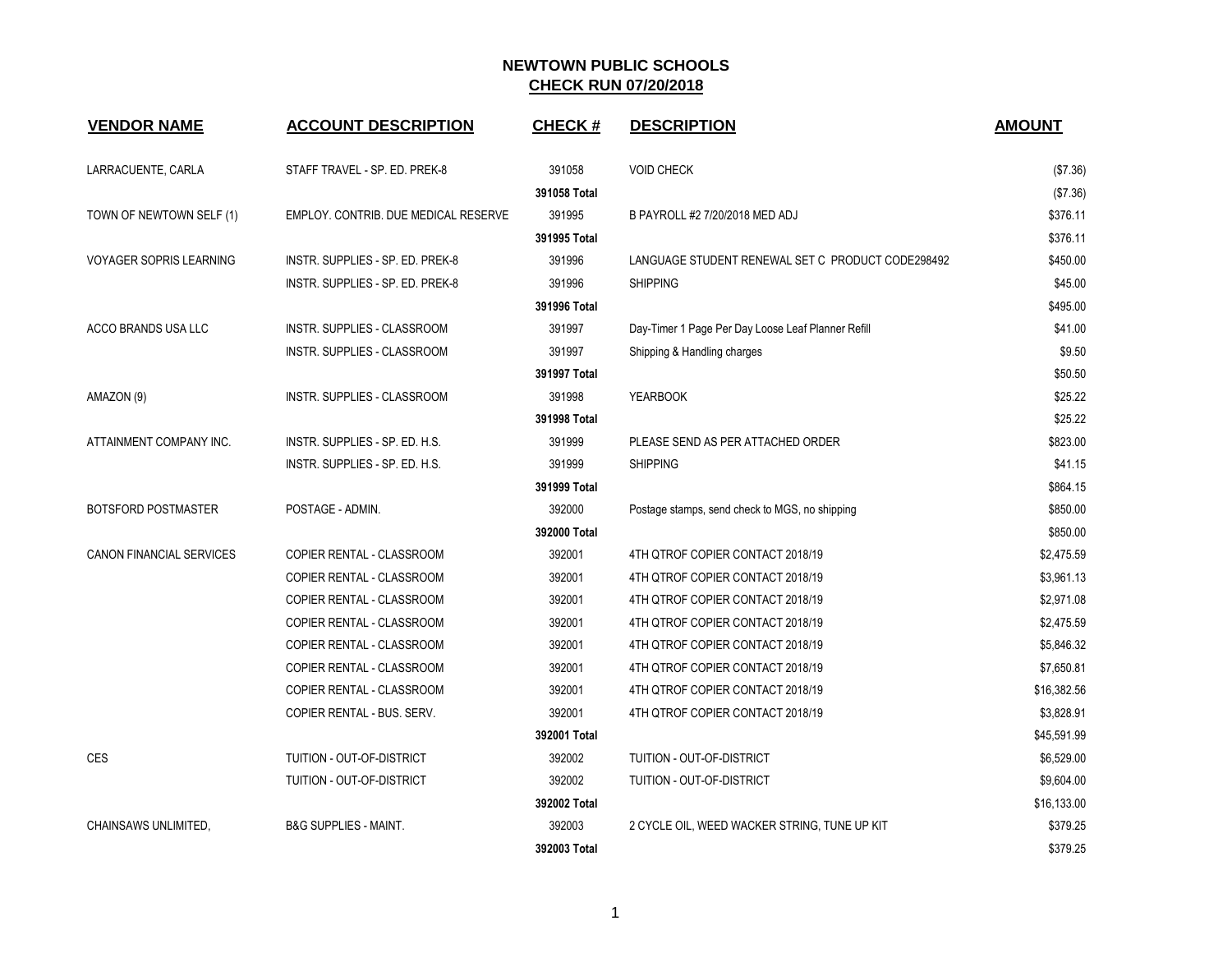| <b>VENDOR NAME</b>                 | <b>ACCOUNT DESCRIPTION</b>        | <b>CHECK#</b> | <b>DESCRIPTION</b>                                                   | <b>AMOUNT</b> |
|------------------------------------|-----------------------------------|---------------|----------------------------------------------------------------------|---------------|
| <b>CMS COMMUNICATIONS</b>          | EQUIPMENT - INFO. TECH.           | 392004        | Cisco Phone 7841 CP-7841-K9Quote 5/8/18                              | \$320.00      |
|                                    | EQUIPMENT - INFO. TECH.           | 392004        | <b>FRIGHT</b>                                                        | \$9.93        |
|                                    |                                   | 392004 Total  |                                                                      | \$329.93      |
| CONNORS, JENNA                     | STAFF TRAIN. - ADMIN.             | 392005        | <b>RETREAT BREAKFAST</b>                                             | \$32.99       |
|                                    |                                   | 392005 Total  |                                                                      | \$32.99       |
| <b>EAGLE FENCE &amp; GUARDRAIL</b> | B. & G. REPAIRS - H.S.            | 392006        | BI-ANNUAL PM ON BARRIER GATE - NHS                                   | \$300.00      |
|                                    |                                   | 392006 Total  |                                                                      | \$300.00      |
| EVAN-MOOR EDUCATIONAL PUB          | <b>TEXTBOOKS - ENGLISH</b>        | 392007        | Assorted ebooks includes non fiction Reading practice, reproducible. | \$79.96       |
|                                    |                                   | 392007 Total  |                                                                      | \$79.96       |
| <b>FRONTIER</b>                    | <b>TELEPHONE &amp; CABLE</b>      | 392008        | TELEPHONE SERV 2018/19                                               | \$833.56      |
|                                    |                                   | 392008 Total  |                                                                      | \$833.56      |
| <b>FRONTIER</b>                    | <b>TELEPHONE &amp; CABLE</b>      | 392009        | TELEPHONE SERV 2018/19                                               | \$654.56      |
|                                    |                                   | 392009 Total  |                                                                      | \$654.56      |
| <b>FRONTIER</b>                    | <b>TELEPHONE &amp; CABLE</b>      | 392010        | TELEPHONE SERV 2018/19                                               | \$1,980.45    |
|                                    |                                   | 392010 Total  |                                                                      | \$1,980.45    |
| <b>FRONTIER</b>                    | <b>TELEPHONE &amp; CABLE</b>      | 392011        | TELEPHONE SERV 2018/19                                               | \$65.51       |
|                                    |                                   | 392011 Total  |                                                                      | \$65.51       |
| <b>GENGRAS CENTER SCHOOL</b>       | TUITION - OUT-OF-DISTRICT         | 392012        | TUITION - OUT-OF-DISTRICT                                            | \$10,600.00   |
|                                    |                                   | 392012 Total  |                                                                      | \$10,600.00   |
| ICMA RETIREMENT CORPORATION        | <b>PENSION PLAN</b>               | 392013        | 1ST QTR. ANNUAL PLAN 2018/19                                         | \$250.00      |
|                                    |                                   | 392013 Total  |                                                                      | \$250.00      |
| LORUSSO, ANGELA                    | <b>TEACHERS - SUMMER PROGRAMS</b> | 392014        | <b>SERV</b>                                                          | \$1,003.02    |
|                                    |                                   | 392014 Total  |                                                                      | \$1,003.02    |
| MASON W.B. INC.                    | INSTR. SUPPLIES - SP. ED. H.S.    | 392015        | <b>NHS SUPPLIES</b>                                                  | \$97.35       |
|                                    | OFF. SUPPLIES - BUS. SERV.        | 392015        | <b>SUPPLIES 2018/19</b>                                              | \$73.46       |
|                                    | OFF. SUPPLIES - BUS. SERV.        | 392015        | <b>WATER 2018/19</b>                                                 | \$49.90       |
|                                    | INSTR. SUPPLIES - SP. ED. H.S.    | 392015        | <b>HIGH SCHOOL SUPPLIES</b>                                          | \$190.75      |
|                                    | INSTR. SUPPLIES - CLASSROOM       | 392015        | DESK PADS-RUG PROTECTOR-TASK CHAIR                                   | \$331.95      |
|                                    | INSTR. SUPPLIES - SP. ED. PREK-8  | 392015        | SUPPLIES FOR PAL PROGRAM MIDDLE GATE SCHOOL                          | \$283.83      |
|                                    |                                   | 392015 Total  |                                                                      | \$1,027.24    |
| MILESTONES BEHAVIORAL SER          | TUITION - OUT-OF-DISTRICT         | 392016        | TUITION - OUT-OF-DISTRICT                                            | \$13,806.75   |
|                                    |                                   | 392016 Total  |                                                                      | \$13,806.75   |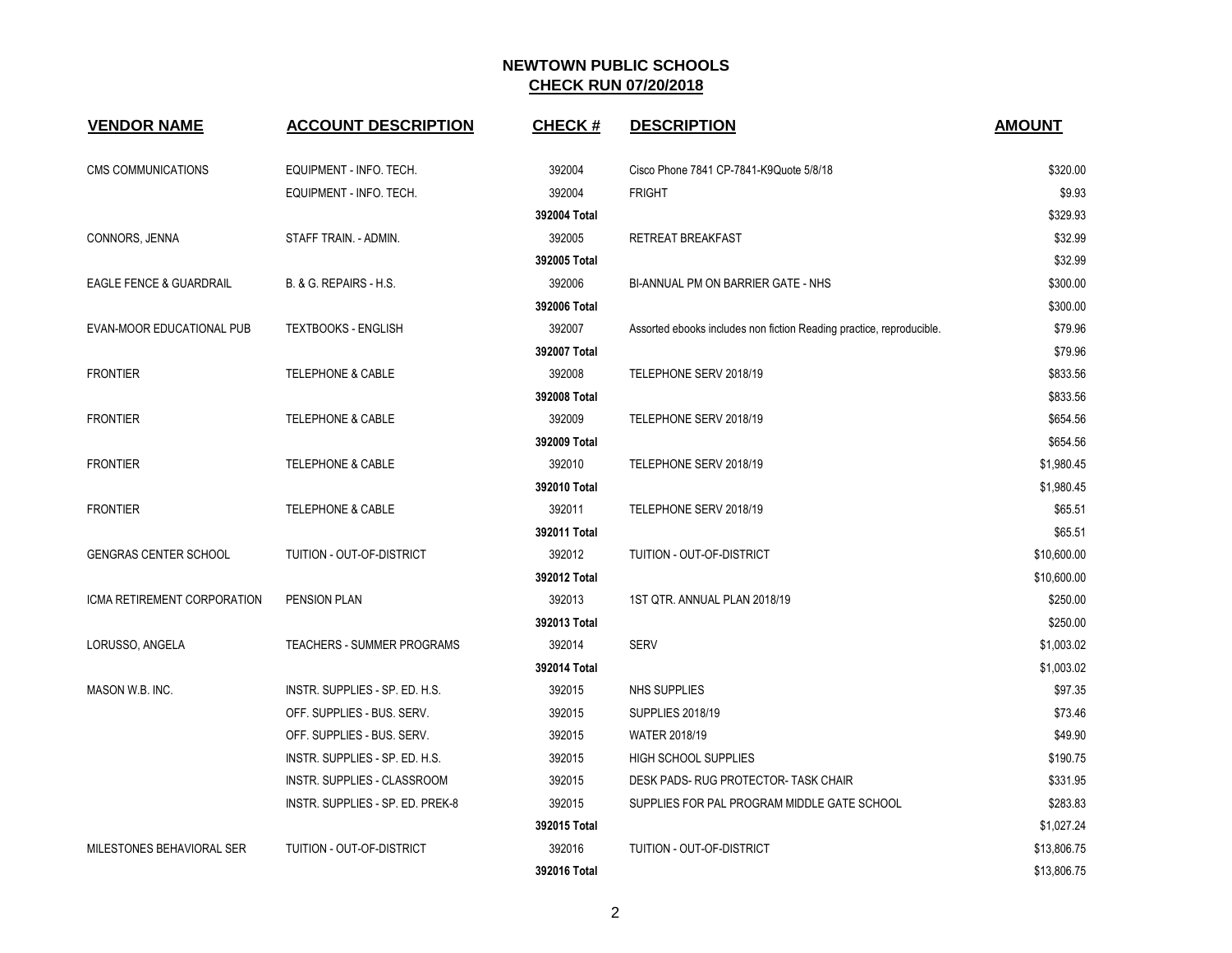| <b>VENDOR NAME</b>      | <b>ACCOUNT DESCRIPTION</b>           | <b>CHECK#</b> | <b>DESCRIPTION</b>                                                | <b>AMOUNT</b> |
|-------------------------|--------------------------------------|---------------|-------------------------------------------------------------------|---------------|
| <b>MORETTI, CHRIS</b>   | STAFF TRAIN. - CLASSROOM             | 392017        | <b>LEADERSHIP TRAIN</b>                                           | \$220.71      |
|                         |                                      | 392017 Total  |                                                                   | \$220.71      |
| NAPOLITANO, TIMOTHY     | OFF. SUPPLIES - ADMIN.               | 392018        | <b>METING LUNCHEON</b>                                            | \$83.38       |
|                         |                                      | 392018 Total  |                                                                   | \$83.38       |
| NAVIANCE INC.           | CONTRACTED SERV. - GUIDANCE          | 392019        | Naviance Renewal 113561uspu                                       | \$1,682.40    |
|                         |                                      | 392019 Total  |                                                                   | \$1,682.40    |
| <b>NESS AUTOMOTIVE</b>  | <b>B&amp;G SUPPLIES - MAINT.</b>     | 392020        | SALT SPREADERS - MAINT SUPPLIES                                   | \$1,545.00    |
|                         |                                      | 392020 Total  |                                                                   | \$1,545.00    |
| NEWSELA INC.            | <b>INSTR. SUPPLIES - ENGLISH</b>     | 392021        | ELA Portion. See attached invoice                                 | \$1,100.00    |
|                         | CONTRACTED SERV. - CLASSRM           | 392021        | Classroom Portion of Newsela PRO Site Grade License               | \$1,100.00    |
|                         |                                      | 392021 Total  |                                                                   | \$2,200.00    |
| NEWTOWN CONTAINING ED   | CONTRACTED SERV. - CLASSRM           | 392022        | To support students attending summer school.                      | \$1,544.11    |
|                         |                                      | 392022 Total  |                                                                   | \$1,544.11    |
| NEWTOWN HIGH SCHOOL     | <b>VOCATIONAL PLACEMENT STIPENDS</b> | 392023        | STIPENDS FOR TRANSITION STUDENTS                                  | \$5,000.00    |
|                         |                                      | 392023 Total  |                                                                   | \$5,000.00    |
| PREMIER AGENDAS INC.    | PRINTING - ADMIN.                    | 392024        | For printing of student planners for 2018/2019 per attached order | \$2,262.00    |
|                         | PRINTING - CLASSROOM                 | 392024        | Split cost with Admin. Printing.                                  | \$243.80      |
|                         | PRINTING - CLASSROOM                 | 392024        | Shipping charge                                                   | \$299.00      |
|                         | <b>INSTR. SUPPLIES - CLASSROOM</b>   | 392024        | Classic, Elementary Martix 1819, Student Planner                  | \$168.00      |
|                         | INSTR. SUPPLIES - CLASSROOM          | 392024        | Shipping and Handling Charges                                     | \$50.00       |
|                         |                                      | 392024 Total  |                                                                   | \$3,022.80    |
| ROSE AND KIERNAN INC    | LIABILITY/UMBRELLA INS.              | 392025        | <b>AGENCY FEE</b>                                                 | \$7,800.00    |
|                         | WORKERS COMP.                        | 392025        | <b>AGENCY FEE</b>                                                 | \$22,200.00   |
|                         | PROPERTY INSURANCE                   | 392025        | <b>AGENCY FEE</b>                                                 | \$5,000.00    |
|                         |                                      | 392025 Total  |                                                                   | \$35,000.00   |
| SHI INTERNATIONAL CORP. | TECH. SOFTWARE - INFO. TECH.         | 392026        | Microsoft OVES - Level E Part 2UJ-00011                           | \$27,795.00   |
|                         | TECH. SOFTWARE - INFO. TECH.         | 392026        | MS Win Servier Standard Editional Open Value Sub                  | \$934.50      |
|                         | TECH. SOFTWARE - INFO. TECH.         | 392026        | Microsoft System center Standard Edition - License                | \$74.30       |
|                         |                                      | 392026 Total  |                                                                   | \$28,803.80   |
| <b>SOLUTIONS EAP</b>    | EMPLOYEE ASSISTANCE PROGRAM          | 392027        | ANNUAL FEE FOR EAP SERV 2018/19                                   | \$600.00      |
|                         |                                      | 392027 Total  |                                                                   | \$600.00      |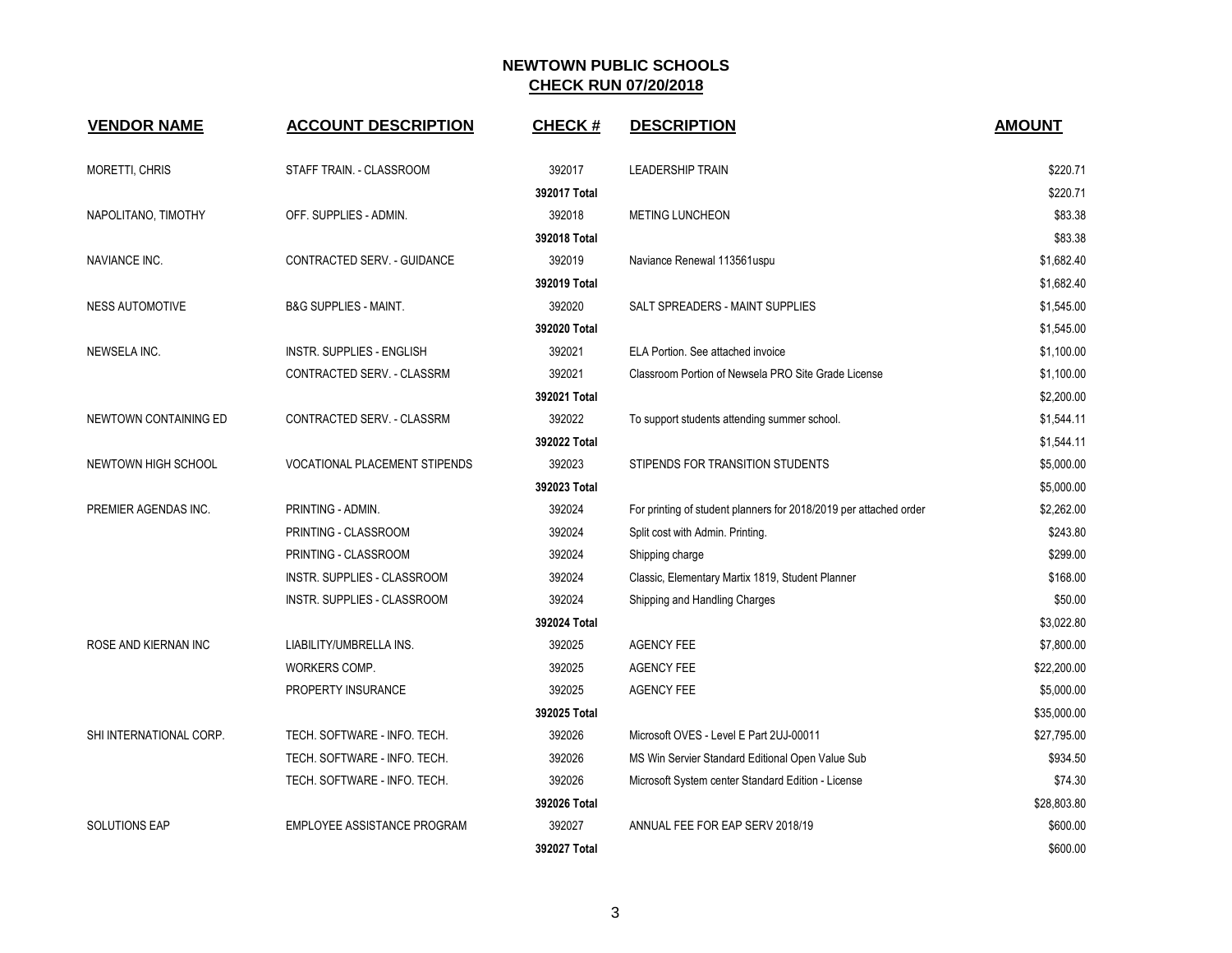| <b>VENDOR NAME</b>             | <b>ACCOUNT DESCRIPTION</b>         | <b>CHECK#</b> | <b>DESCRIPTION</b>                                                   | <b>AMOUNT</b> |
|--------------------------------|------------------------------------|---------------|----------------------------------------------------------------------|---------------|
| SOUTHBURY PRINTING C           | PRINTING - B.O.E.                  | 392028        | SCHOOL MEALS & BREAKFAST APPLICATION                                 | \$1,990.00    |
|                                |                                    | 392028 Total  |                                                                      | \$1,990.00    |
| STAPLES BUSINESS ADVANTAG      | OFF. SUPPLIES - INFO. TECH.        | 392029        | <b>Office Supplies</b>                                               | \$32.08       |
|                                |                                    | 392029 Total  |                                                                      | \$32.08       |
| SUPER DUPER PUBLICATIONS       | <b>INSTR. SUPPLIES - SP/HEAR.</b>  | 392030        | <b>CLASSIFYING PHOTO FISH FAS888</b>                                 | \$48.95       |
|                                | <b>INSTR. SUPPLIES - SP/HEAR.</b>  | 392030        | LIDS N LIZARDS LNL423                                                | \$44.95       |
|                                | <b>INSTR. SUPPLIES - SP/HEAR.</b>  | 392030        | AUDITORY ADVENTURE GB654                                             | \$79.95       |
|                                | INSTR. SUPPLIES - SP/HEAR.         | 392030        | <b>VERBS PHOTO FISH FAS555</b>                                       | \$49.95       |
|                                |                                    | 392030 Total  |                                                                      | \$223.80      |
| <b>TEAM FITZ GRAPHICS</b>      | REPAIRS - SPORTS                   | 392031        | Replacement Flag for Backfields Ref# 13179                           | \$225.00      |
|                                |                                    | 392031 Total  |                                                                      | \$225.00      |
| <b>TREETOP PUBLISHING INC.</b> | <b>INSTR. SUPPLIES - CLASSROOM</b> | 392032        | Print & Paste Books - Item# PP14                                     | \$250.00      |
|                                | <b>INSTR. SUPPLIES - CLASSROOM</b> | 392032        | Shipping                                                             | \$25.00       |
|                                |                                    | 392032 Total  |                                                                      | \$275.00      |
| TROCHE MARISOL MS.ED.LPC       | PROF. SERV. - PSYCH/MED. EVAL.     | 392033        | SOCIAL SKILLS CONSULTS EC                                            | \$750.00      |
|                                |                                    | 392033 Total  |                                                                      | \$750.00      |
| ADMINISTRATOR UNEMPLOYMENT     | UNEMPLOYMENT COMP.                 | 392034        | MAY 2018 UNEMPLOYMENT                                                | \$827.00      |
|                                |                                    | 392034 Total  |                                                                      | \$827.00      |
| <b>ALARMS BY PRECISION</b>     | <b>EMERGENCY REPAIRS - RIS.</b>    | 392035        | LOCK / ALARM EMERG REPAIRS - RIS                                     | \$300.00      |
|                                | <b>EMERGENCY REPAIRS - RIS.</b>    | 392035        | LOCK / ALARM EMERG REPAIRS - RIS                                     | \$275.00      |
|                                | <b>EMERGENCY REPAIRS - RIS.</b>    | 392035        | LOCK / ALARM EMERG REPAIRS - RIS                                     | \$150.00      |
|                                |                                    | 392035 Total  |                                                                      | \$725.00      |
| ALL-STAR TRANSPORTATION L      | STUDENT TRAVEL - CLASSROOM         | 392036        | <b>GRADE 6 TRANSPORTATION TO NMS</b>                                 | \$90.00       |
|                                | STUDENT TRAVEL - CLASSROOM         | 392036        | <b>GRADE 6 TRAVEL TO NMS</b>                                         | \$90.00       |
|                                | STUDENT TRAVEL - SPORTS            | 392036        | TRANSP H/S JUNE 2018                                                 | \$980.00      |
|                                |                                    | 392036 Total  |                                                                      | \$1,160.00    |
| AMAZON (9)                     | <b>INSTR. SUPPLIES - ENGLISH</b>   | 392037        | Elements of style, Longman Guide, (Diaz/Monroe) and VicTsing display | \$89.81       |
|                                | <b>INSTR. SUPPLIES - ENGLISH</b>   | 392037        | ISBN 0-7434-8277-8 Mass Market Paperback Folger Shakespeare          | \$15.03       |
|                                | <b>INSTR. SUPPLIES - MUSIC</b>     | 392037        | <b>BULLETIN BOARD AND CHAIR</b>                                      | \$184.98      |
|                                | <b>INSTR. SUPPLIES - ENGLISH</b>   | 392037        | Code Girls                                                           | \$57.12       |
|                                |                                    | 392037 Total  |                                                                      | \$346.94      |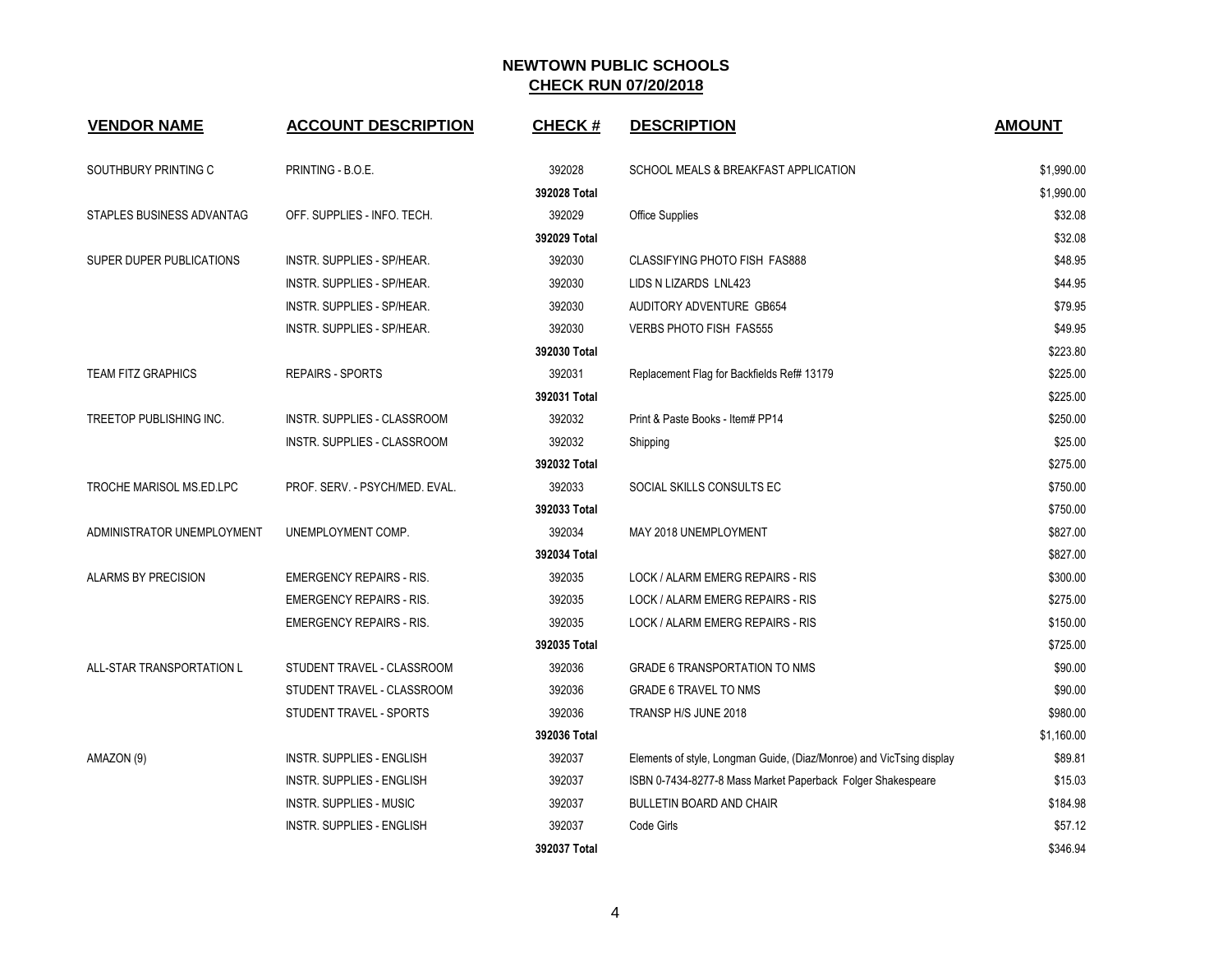| <b>VENDOR NAME</b>                 | <b>ACCOUNT DESCRIPTION</b>       | <b>CHECK#</b> | <b>DESCRIPTION</b>                                     | <b>AMOUNT</b> |
|------------------------------------|----------------------------------|---------------|--------------------------------------------------------|---------------|
| ASSOCIATED REFUSE HAULERS          | <b>REFUSE REMOVAL</b>            | 392038        | REFUSE REMOVAL 2017-2018                               | \$7,965.42    |
|                                    | <b>REFUSE REMOVAL</b>            | 392038        | CARDBOARD RECYCLING 2017-2018                          | \$58.00       |
|                                    | <b>REFUSE REMOVAL</b>            | 392038        | CARDBOARD RECYCLING 2017-2018                          | \$136.00      |
|                                    | <b>REFUSE REMOVAL</b>            | 392038        | CARDBOARD RECYCLING 2017-2018                          | \$80.00       |
|                                    | <b>REFUSE REMOVAL</b>            | 392038        | CARDBOARD RECYCLING 2017-2018                          | \$152.00      |
|                                    | <b>REFUSE REMOVAL</b>            | 392038        | CARDBOARD RECYCLING 2017-2018                          | \$172.00      |
|                                    | <b>REFUSE REMOVAL</b>            | 392038        | CARDBOARD RECYCLING 2017-2018                          | \$172.00      |
|                                    | <b>REFUSE REMOVAL</b>            | 392038        | CARDBOARD RECYCLING 2017-2018                          | \$340.00      |
|                                    |                                  | 392038 Total  |                                                        | \$9,075.42    |
| COTTON, KRISTINE                   | <b>TUTORS - HOMEBOUND</b>        | 392039        | <b>TUTORS - HOMEBOUND</b>                              | \$380.00      |
|                                    |                                  | 392039 Total  |                                                        | \$380.00      |
| <b>CUTTING EDGE HOME SERVICE</b>   | <b>B&amp;G CONTRACTED SERV.</b>  | 392040        | GRASS CUTTING SVC - RIS 2017-2018                      | \$190.00      |
|                                    |                                  | 392040 Total  |                                                        | \$190.00      |
| DCS PROMOTIONS LLC                 | CONTRACTED SERV. - SPORTS        | 392041        | 60 Cross Country Uniforms                              | \$456.75      |
|                                    | CONTRACTED SERV. - SPORTS        | 392041        | 12 Replacement Uniforms for 8th grade girls basketball | \$490.00      |
|                                    | CONTRACTED SERV. - SPORTS        | 392041        | 12 Replacement Uniforms for 7th grade boys. Free ship  | \$490.00      |
|                                    |                                  | 392041 Total  |                                                        | \$1,436.75    |
| DELL MARKETING L.P.                | INSTR. SUPPLIES - CLASSROOM      | 392042        | Chromebooks for classroom use, Maker Space, Art rooms  | \$14,996.72   |
|                                    | EQUIPMENT - INFO. TECH.          | 392042        | Dell Latitude 3380Quote 300002650                      | \$659.30      |
|                                    |                                  | 392042 Total  |                                                        | \$15,656.02   |
| <b>EAGLE FENCE &amp; GUARDRAIL</b> | B. & G. REPAIRS - H.S.           | 392043        | BARRIER GATE REPLACE (INSURANCE CLAIM) - NHS           | \$2,132.00    |
|                                    |                                  | 392043 Total  |                                                        | \$2,132.00    |
| <b>EDADVANCE</b>                   | TUITION - OUT-OF-DISTRICT        | 392044        | TUITION - OUT-OF-DISTRICT                              | \$5,600.00    |
|                                    | TUITION - OUT-OF-DISTRICT        | 392044        | TUITION - OUT-OF-DISTRICT                              | \$540.00      |
|                                    | TUITION - OUT-OF-DISTRICT        | 392044        | TUITION - OUT-OF-DISTRICT                              | \$3,754.17    |
|                                    | TUITION - OUT-OF-DISTRICT        | 392044        | TUITION - OUT-OF-DISTRICT                              | \$5,340.72    |
|                                    | TUITION - OUT-OF-DISTRICT        | 392044        | TUITION - OUT-OF-DISTRICT                              | \$699.99      |
|                                    |                                  | 392044 Total  |                                                        | \$15,934.88   |
| <b>F &amp; M ELECTRICAL SUP</b>    | B. & G. REPAIRS - M.S.           | 392045        | <b>OVEN REPAIR PARTS - NMS</b>                         | \$306.19      |
|                                    | <b>B&amp;G SUPPLIES - MAINT.</b> | 392045        | CIRCUIT BREAKERS, CONNECTORS - ELECT. SUPPLIES         | \$115.27      |
|                                    | B. & G. REPAIRS - M.S.           | 392045        | RUN NEW FEEDS IN BASEMENT - NMS                        | \$355.25      |
|                                    | <b>B&amp;G SUPPLIES - MAINT.</b> | 392045        | LABEL MAKER TO MARK PANELS / BOXES - MAINT SUPPLIES    | \$608.00      |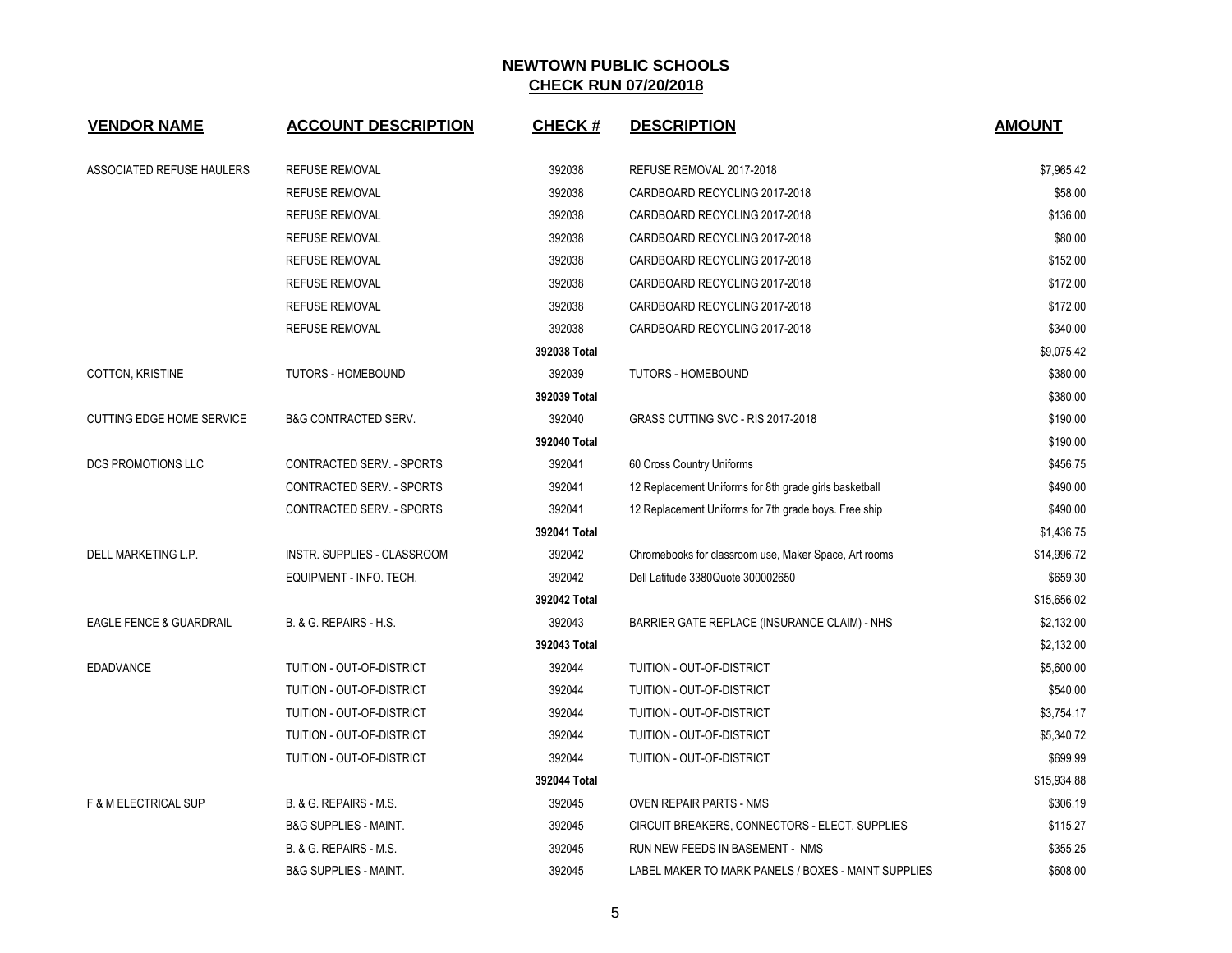| <b>VENDOR NAME</b>              | <b>ACCOUNT DESCRIPTION</b>          | <b>CHECK#</b> | <b>DESCRIPTION</b>                                     | <b>AMOUNT</b> |
|---------------------------------|-------------------------------------|---------------|--------------------------------------------------------|---------------|
| <b>F &amp; M ELECTRICAL SUP</b> | <b>B&amp;G SUPPLIES - MAINT.</b>    | 392045        | ELECTRICAL SHOP SUPPLIES - MAINT SUPPLIES              | \$1,698.31    |
|                                 |                                     | 392045 Total  |                                                        | \$3,083.02    |
| <b>FAIR AUTO SUPPLY</b>         | REPAIRS - MAINT.                    | 392046        | <b>MAINT VEHICLE REPAIR PARTS</b>                      | \$135.48      |
|                                 | REPAIRS - MAINT.                    | 392046        | MAINT VEHICLE REPAIR PARTS                             | \$233.36      |
|                                 | <b>REPAIRS - MAINT.</b>             | 392046        | MAINT VEHICLE REPAIR PARTS                             | \$202.81      |
|                                 | <b>REPAIRS - MAINT.</b>             | 392046        | <b>MAINT VEHICLE REPAIR PARTS</b>                      | \$47.31       |
|                                 |                                     | 392046 Total  |                                                        | \$618.96      |
| <b>HAT CITY PAPER &amp; SUP</b> | <b>B&amp;G SUPPLIES - CUSTODIAL</b> | 392047        | LYSOL, PAPER PRODUCTS, FOAM SOAP, FLOOR PADS, VAC BAGS | \$3,260.60    |
|                                 |                                     | 392047 Total  |                                                        | \$3,260.60    |
| HUSSEY SEATING COMPANY          | <b>B&amp;G CONTRACTED SERV.</b>     | 392048        | <b>BLEACHER REPAIR / MAINTENANCE - RIS</b>             | \$1,370.00    |
|                                 | <b>B&amp;G CONTRACTED SERV.</b>     | 392048        | <b>BLEACHER REPAIR / MAINTENANCE - RIS</b>             | \$1,640.00    |
|                                 |                                     | 392048 Total  |                                                        | \$3,010.00    |
| <b>INTEGRITY PIANO SERVICE</b>  | <b>REPAIRS - MUSIC</b>              | 392049        | PIANO TUNING SN280098 CHORUS ROOM                      | \$138.00      |
|                                 |                                     | 392049 Total  |                                                        | \$138.00      |
| KIEFER, ADOLPH & ASSOCIATE      | <b>REPAIRS - SPORTS</b>             | 392050        | Ref#748654 - new cable to repair broken swim lane      | \$47.94       |
|                                 |                                     | 392050 Total  |                                                        | \$47.94       |
| KIM, STEPHANIE                  | STAFF TRAIN. - CLASSROOM            | 392051        | PRINCIPALS FUND                                        | \$75.00       |
|                                 |                                     | 392051 Total  |                                                        | \$75.00       |
| KINSLEY POWER SYSTEMS           | B. & G. REPAIRS - H.S.              | 392052        | <b>FILTERS &amp; OIL</b>                               | \$1,294.24    |
|                                 |                                     | 392052 Total  |                                                        | \$1,294.24    |
| LARRACUENTE, CARLA              | STAFF TRAVEL - SP. ED. PREK-8       | 392053        | VOID CHECK 391058                                      | \$7.36        |
|                                 |                                     | 392053 Total  |                                                        | \$7.36        |
| MAGNAKLEEN SERVICES LLC         | <b>B&amp;G SUPPLIES - CUSTODIAL</b> | 392054        | MOP / RUG SERVICE (ALL SCHOOLS) 2017-2018              | \$18.00       |
|                                 | <b>B&amp;G SUPPLIES - CUSTODIAL</b> | 392054        | MOP / RUG SERVICE (ALL SCHOOLS) 2017-2018              | \$201.00      |
|                                 | <b>B&amp;G SUPPLIES - CUSTODIAL</b> | 392054        | MOP / RUG SERVICE (ALL SCHOOLS) 2017-2018              | \$26.00       |
|                                 | <b>B&amp;G SUPPLIES - CUSTODIAL</b> | 392054        | MOP / RUG SERVICE (ALL SCHOOLS) 2017-2018              | \$36.00       |
|                                 | <b>B&amp;G SUPPLIES - CUSTODIAL</b> | 392054        | MOP / RUG SERVICE (ALL SCHOOLS) 2017-2018              | \$130.00      |
|                                 | <b>B&amp;G SUPPLIES - CUSTODIAL</b> | 392054        | MOP / RUG SERVICE (ALL SCHOOLS) 2017-2018              | \$166.50      |
|                                 | <b>B&amp;G SUPPLIES - CUSTODIAL</b> | 392054        | MOP / RUG SERVICE (ALL SCHOOLS) 2017-2018              | \$48.50       |
|                                 | <b>B&amp;G SUPPLIES - CUSTODIAL</b> | 392054        | MOP / RUG SERVICE (ALL SCHOOLS) 2017-2018              | \$26.00       |
|                                 | <b>B&amp;G SUPPLIES - CUSTODIAL</b> | 392054        | MOP / RUG SERVICE (ALL SCHOOLS) 2017-2018              | \$18.00       |
|                                 | <b>B&amp;G SUPPLIES - CUSTODIAL</b> | 392054        | MOP / RUG SERVICE (ALL SCHOOLS) 2017-2018              | \$47.15       |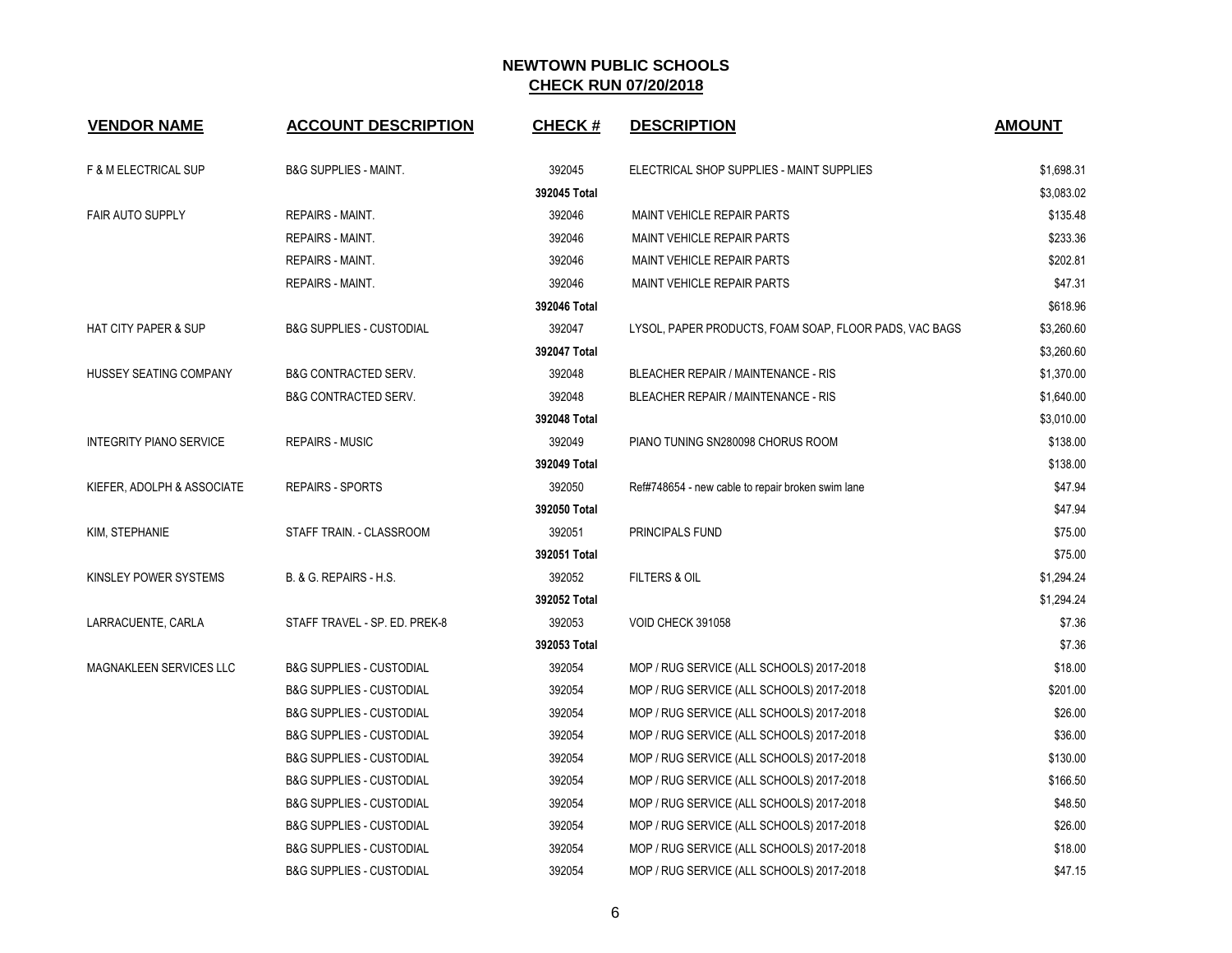| <b>VENDOR NAME</b>      | <b>ACCOUNT DESCRIPTION</b>          | <b>CHECK#</b> | <b>DESCRIPTION</b>                        | <b>AMOUNT</b> |
|-------------------------|-------------------------------------|---------------|-------------------------------------------|---------------|
| MAGNAKLEEN SERVICES LLC | <b>B&amp;G SUPPLIES - CUSTODIAL</b> | 392054        | MOP / RUG SERVICE (ALL SCHOOLS) 2017-2018 | \$60.65       |
|                         | <b>B&amp;G SUPPLIES - CUSTODIAL</b> | 392054        | MOP / RUG SERVICE (ALL SCHOOLS) 2017-2018 | \$33.80       |
|                         | <b>B&amp;G SUPPLIES - CUSTODIAL</b> | 392054        | MOP / RUG SERVICE (ALL SCHOOLS) 2017-2018 | \$21.50       |
|                         | <b>B&amp;G SUPPLIES - CUSTODIAL</b> | 392054        | MOP / RUG SERVICE (ALL SCHOOLS) 2017-2018 | \$30.65       |
|                         | <b>B&amp;G SUPPLIES - CUSTODIAL</b> | 392054        | MOP / RUG SERVICE (ALL SCHOOLS) 2017-2018 | \$28.25       |
|                         | <b>B&amp;G SUPPLIES - CUSTODIAL</b> | 392054        | MOP / RUG SERVICE (ALL SCHOOLS) 2017-2018 | \$109.70      |
|                         | <b>B&amp;G SUPPLIES - CUSTODIAL</b> | 392054        | MOP / RUG SERVICE (ALL SCHOOLS) 2017-2018 | \$47.15       |
|                         | <b>B&amp;G SUPPLIES - CUSTODIAL</b> | 392054        | MOP / RUG SERVICE (ALL SCHOOLS) 2017-2018 | \$60.65       |
|                         | <b>B&amp;G SUPPLIES - CUSTODIAL</b> | 392054        | MOP / RUG SERVICE (ALL SCHOOLS) 2017-2018 | \$33.80       |
|                         | <b>B&amp;G SUPPLIES - CUSTODIAL</b> | 392054        | MOP / RUG SERVICE (ALL SCHOOLS) 2017-2018 | \$21.50       |
|                         | <b>B&amp;G SUPPLIES - CUSTODIAL</b> | 392054        | MOP / RUG SERVICE (ALL SCHOOLS) 2017-2018 | \$30.65       |
|                         | <b>B&amp;G SUPPLIES - CUSTODIAL</b> | 392054        | MOP / RUG SERVICE (ALL SCHOOLS) 2017-2018 | \$28.25       |
|                         | <b>B&amp;G SUPPLIES - CUSTODIAL</b> | 392054        | MOP / RUG SERVICE (ALL SCHOOLS) 2017-2018 | \$109.70      |
|                         | <b>B&amp;G SUPPLIES - CUSTODIAL</b> | 392054        | MOP / RUG SERVICE (ALL SCHOOLS) 2017-2018 | \$201.00      |
|                         | <b>B&amp;G SUPPLIES - CUSTODIAL</b> | 392054        | MOP / RUG SERVICE (ALL SCHOOLS) 2017-2018 | \$26.00       |
|                         | <b>B&amp;G SUPPLIES - CUSTODIAL</b> | 392054        | MOP / RUG SERVICE (ALL SCHOOLS) 2017-2018 | \$36.00       |
|                         | <b>B&amp;G SUPPLIES - CUSTODIAL</b> | 392054        | MOP / RUG SERVICE (ALL SCHOOLS) 2017-2018 | \$166.50      |
|                         |                                     | 392054 Total  |                                           | \$1,762.90    |
| MASON W.B. INC.         | OFF. SUPPLIES - ADMIN.              | 392055        | 4 drawer locking file cabinets, Ite       | \$578.00      |
|                         | OFF. SUPPLIES - BUS. SERV.          | 392055        | STAND UP DESK                             | \$250.00      |
|                         |                                     | 392055 Total  |                                           | \$828.00      |
| <b>MUSIC IN MOTION</b>  | <b>INSTR. SUPPLIES - MUSIC</b>      | 392056        | See attached, music supplies              | \$89.90       |
|                         | INSTR. SUPPLIES - MUSIC             | 392056        | shipping                                  | \$10.95       |
|                         |                                     | 392056 Total  |                                           | \$100.85      |
| <b>NEWTOWN HARDWARE</b> | <b>B&amp;G SUPPLIES - MAINT.</b>    | 392057        | <b>MAINT SUPPLIES 2018</b>                | \$36.87       |
|                         | <b>B&amp;G SUPPLIES - MAINT.</b>    | 392057        | MAINT SUPPLIES 2018                       | \$82.29       |
|                         | <b>B&amp;G SUPPLIES - MAINT.</b>    | 392057        | MAINT SUPPLIES 2018                       | \$11.49       |
|                         | <b>B&amp;G SUPPLIES - MAINT.</b>    | 392057        | <b>MAINT SUPPLIES 2018</b>                | \$8.09        |
|                         | <b>B&amp;G SUPPLIES - MAINT.</b>    | 392057        | MAINT SUPPLIES 2018                       | \$3.32        |
|                         | <b>B&amp;G SUPPLIES - MAINT.</b>    | 392057        | <b>MAINT SUPPLIES 2018</b>                | \$24.47       |
|                         | <b>B&amp;G SUPPLIES - MAINT.</b>    | 392057        | MAINT SUPPLIES 2018                       | \$16.18       |
|                         | <b>B&amp;G SUPPLIES - MAINT.</b>    | 392057        | <b>MAINT SUPPLIES 2018</b>                | \$45.10       |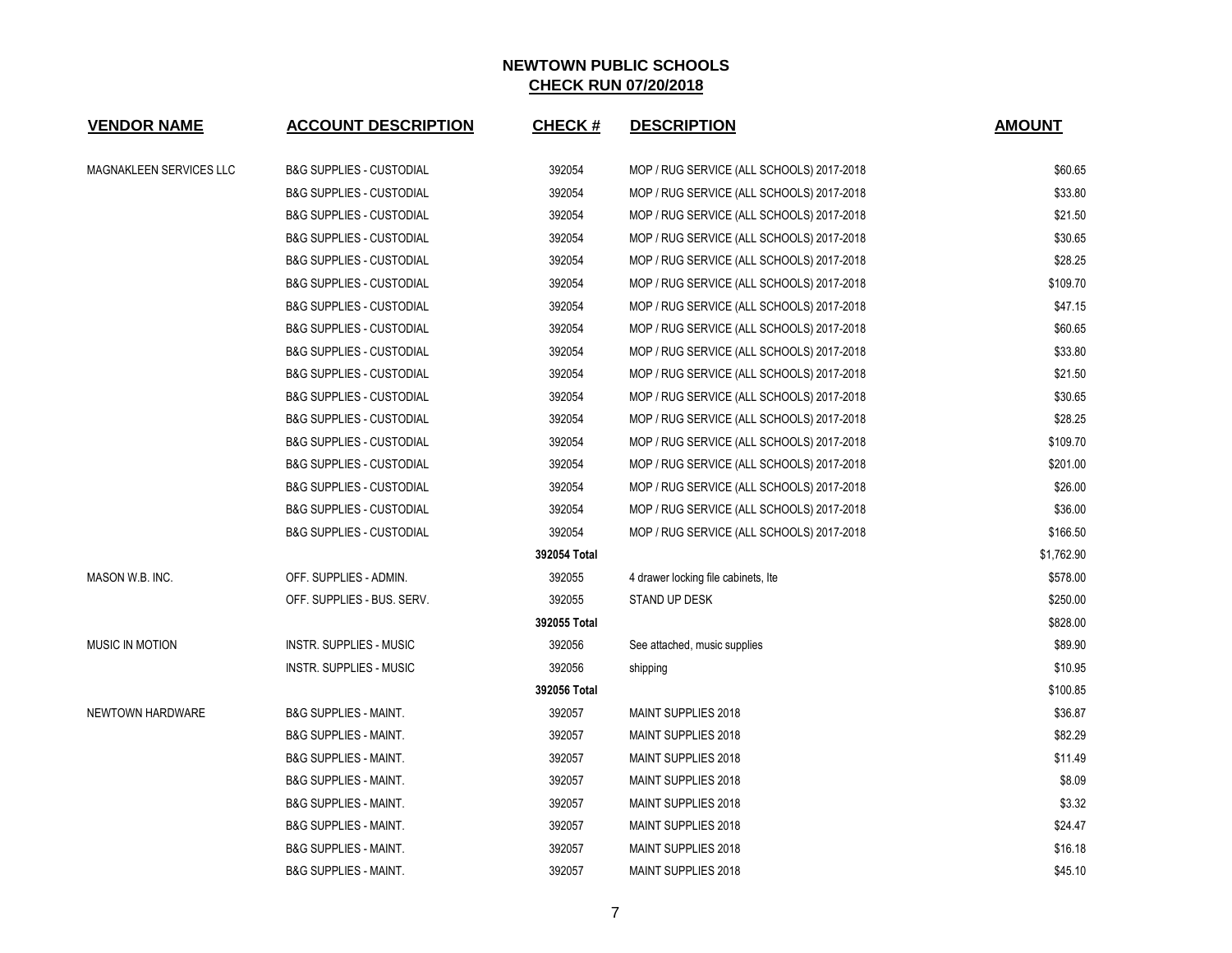| <b>VENDOR NAME</b>        | <b>ACCOUNT DESCRIPTION</b>       | <b>CHECK#</b> | <b>DESCRIPTION</b>                                          |                 | <b>AMOUNT</b> |
|---------------------------|----------------------------------|---------------|-------------------------------------------------------------|-----------------|---------------|
| NEWTOWN HARDWARE          | <b>B&amp;G SUPPLIES - MAINT.</b> | 392057        | MAINT SUPPLIES 2018                                         |                 | \$16.90       |
|                           | <b>B&amp;G SUPPLIES - MAINT.</b> | 392057        | MAINT SUPPLIES 2018                                         |                 | \$37.33       |
|                           | <b>B&amp;G SUPPLIES - MAINT.</b> | 392057        | MAINT SUPPLIES 2018                                         |                 | \$28.15       |
|                           | <b>B&amp;G SUPPLIES - MAINT.</b> | 392057        | MAINT SUPPLIES 2018                                         |                 | \$43.11       |
|                           | <b>B&amp;G SUPPLIES - MAINT.</b> | 392057        | MAINT SUPPLIES 2018                                         |                 | \$9.89        |
|                           | <b>B&amp;G SUPPLIES - MAINT.</b> | 392057        | MAINT SUPPLIES 2018                                         |                 | \$55.76       |
|                           | <b>B&amp;G SUPPLIES - MAINT.</b> | 392057        | MAINT SUPPLIES 2018                                         |                 | \$89.94       |
|                           | <b>B&amp;G SUPPLIES - MAINT.</b> | 392057        | <b>MAINT SUPPLIES 2018</b>                                  |                 | \$13.49       |
|                           | <b>B&amp;G SUPPLIES - MAINT.</b> | 392057        | MAINT SUPPLIES 2018                                         |                 | \$8.99        |
|                           | <b>B&amp;G SUPPLIES - MAINT.</b> | 392057        | MAINT SUPPLIES 2018                                         |                 | \$8.09        |
|                           | <b>B&amp;G SUPPLIES - MAINT.</b> | 392057        | <b>MAINT SUPPLIES 2018</b>                                  |                 | \$10.79       |
|                           | <b>B&amp;G SUPPLIES - MAINT.</b> | 392057        | MAINT SUPPLIES 2018                                         |                 | \$184.42      |
|                           | <b>B&amp;G SUPPLIES - MAINT.</b> | 392057        | MAINT SUPPLIES 2018                                         |                 | \$4.04        |
|                           | <b>B&amp;G SUPPLIES - MAINT.</b> | 392057        | MAINT SUPPLIES 2018                                         |                 | \$14.36       |
|                           |                                  | 392057 Total  |                                                             |                 | \$753.07      |
| NEWTOWN POLICE DEPT.      | CONTRACTED SERV. - CLASSRM       | 392058        | For traffic control between and after Moving Up ceremonies. |                 | \$252.52      |
|                           |                                  | 392058 Total  |                                                             |                 | \$252.52      |
| NICHOLSON, DARRYL         | <b>INSTR. SUPPLIES - SCIENCE</b> | 392059        | <b>SUPPLIES</b>                                             |                 | \$100.69      |
|                           |                                  | 392059 Total  |                                                             |                 | \$100.69      |
| NORCOM CT                 | INSTR. SUPPLIES - CLASSROOM      | 392060        | Playground/Recess Radios                                    | Motorola CP-185 | \$464.00      |
|                           |                                  | 392060 Total  |                                                             |                 | \$464.00      |
| ONYX ASSET SERVICES GROUP | ELECTRICITY - RIS.               | 392061        | ELEC 88,746. KWH                                            |                 | \$5,315.89    |
|                           |                                  | 392061 Total  |                                                             |                 | \$5,315.89    |
| PCM-G                     | INSTR. SUPPLIES - CLASSROOM      | 392062        | Chromebook cart, per attached quote.                        |                 | \$995.00      |
|                           | INSTR. SUPPLIES - CLASSROOM      | 392062        | Shipping and delivery                                       |                 | \$125.00      |
|                           |                                  | 392062 Total  |                                                             |                 | \$1,120.00    |
| RALLY! EDUCATION          | TEXTBOOKS - CURR. DEVELOP.       | 392063        | ELA BOOKS (87916)                                           |                 | \$199.00      |
|                           |                                  | 392063 Total  |                                                             |                 | \$199.00      |
| REALLY GOOD STUFF INC.    | INSTR. SUPPLIES - CLASSROOM      | 392064        | Folders, & Stickers                                         |                 | \$118.80      |
|                           |                                  | 392064 Total  |                                                             |                 | \$118.80      |
| SOCIAL STUDIES SCHOOL     | OTHER SUPPLIES - STAFF DEVELOP.  | 392065        | SOSIAL STUIES (87875) M/S                                   |                 | \$541.80      |
|                           |                                  | 392065 Total  |                                                             |                 | \$541.80      |